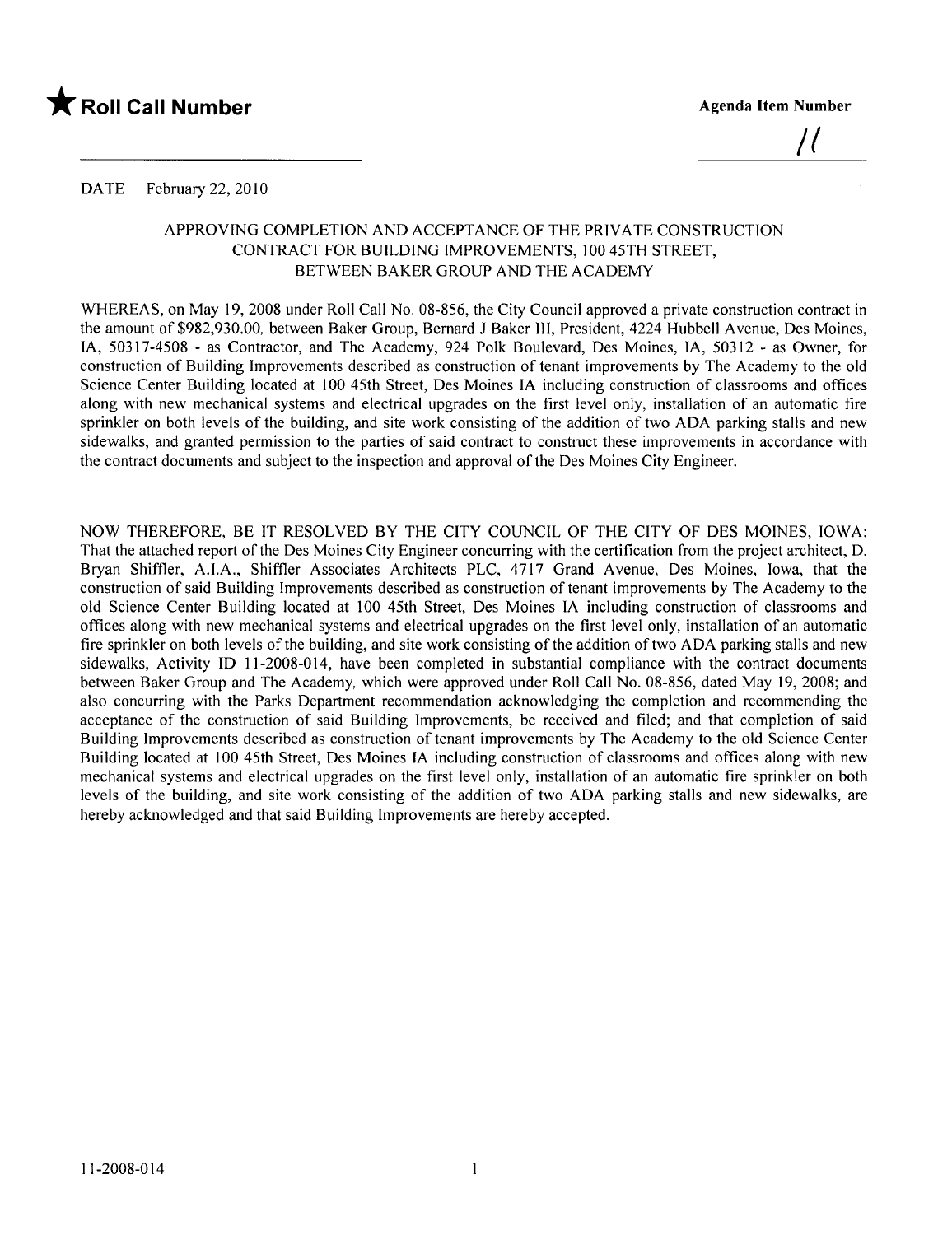# \* Roll Call Number Agenda Item Number

/1

DATE February 22, 2010

Activity ID 11-2008-014

Moved by to adopt.

FORM APPROVED:

Withleen Vanderpool

Deputy City Attorney

**944** 1anding Source: All project costs are to be paid by the Owner(s), The Academy

| COUNCIL ACTION        | <b>YEAS</b> | <b>NAYS</b> | <b>PASS</b> | <b>ABSENT</b>   |
|-----------------------|-------------|-------------|-------------|-----------------|
| <b>COWNIE</b>         |             |             |             |                 |
| <b>COLEMAN</b>        |             |             |             |                 |
| <b>GRIESS</b>         |             |             |             |                 |
| <b>HENSLEY</b>        |             |             |             |                 |
| <b>MAHAFFEY</b>       |             |             |             |                 |
| <b>MEYER</b>          |             |             |             |                 |
| <b>MOORE</b>          |             |             |             |                 |
| <b>TOTAL</b>          |             |             |             |                 |
| <b>MOTION CARRIED</b> |             |             |             | <b>APPROVED</b> |
|                       |             |             |             |                 |
|                       |             |             |             | Mayor           |

I, Diane Rauh, City Clerk of said City Council, hereby certify that at a meeting of the City Council, held on the above date, among other proceedings the above was adopted.

IN WITNESS WHEREOF, I have hereunto set my hand and affixed my seal the day and year first above written.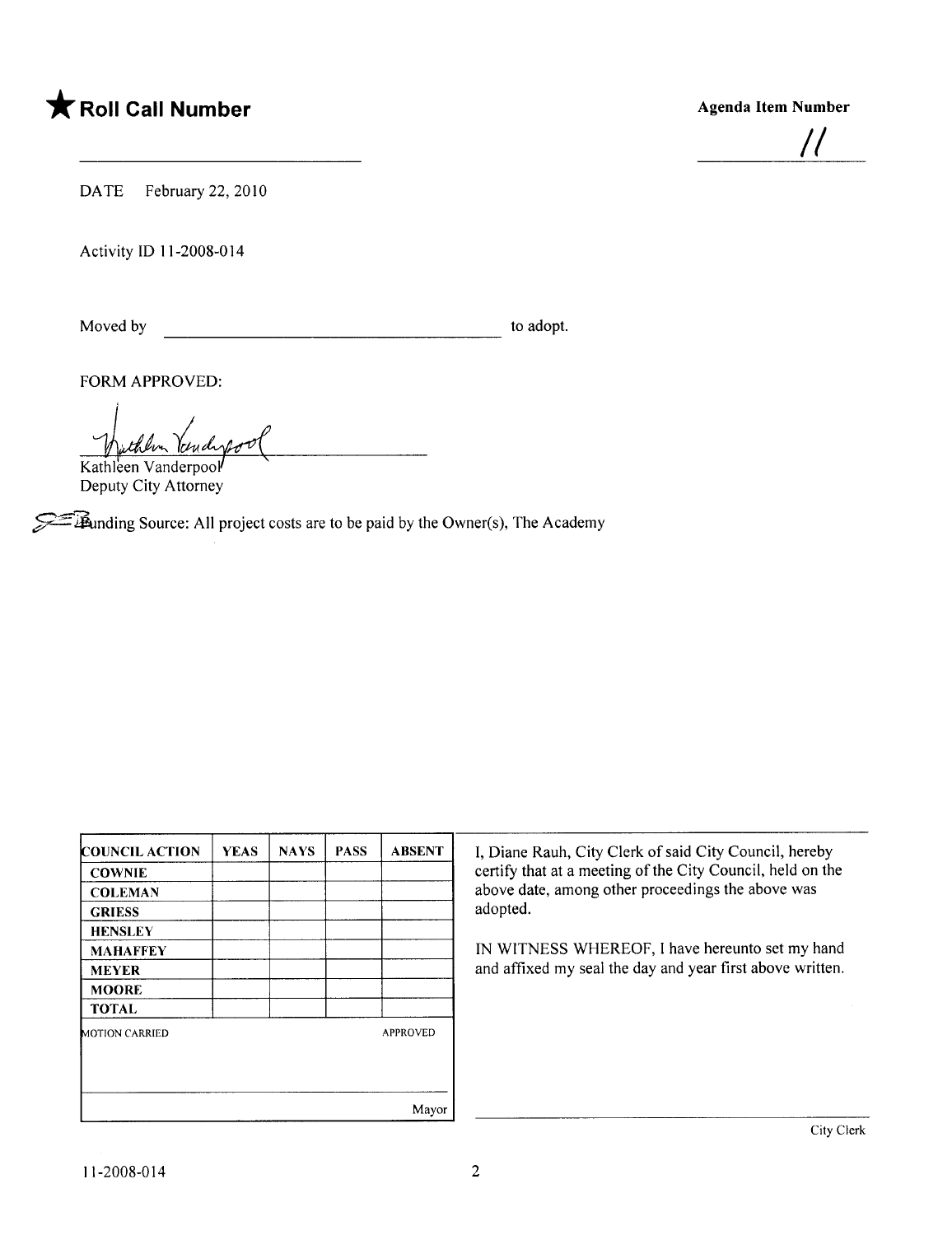February 22, 2010



### AGENDA HEADING:

Approving completion and recommending acceptance of the Private Construction Contract for Building Improvements 100 45th Street, between Baker Group and The Academy.

### SYNOPSIS:

Approve the Jurisdictional Engineer's Certification of Completion, acknowledge the completion and accept construction of said improvement.

### FISCAL IMPACT:

### Amount: \$982,930.00 As-Built Contract Cost

Funding Source: No Cost to the City of Des Moines; all costs are to be paid by the Owner, The Academy

### CERTIFICATION OF COMPLETION:

On May 19, 2008, under Roll Call No. 08-856, the City Council approved a private construction contract in the amount of \$982,930.00, between Baker Group, Bernard J Baker Il, President, 4224 Hubbell A venue, Des Moines, lA 50317-4508 - as Contractor, and The Academy, 924 Polk Boulevard, Des Moines, lA, 50312 - as Owner, for construction of Building Improvements described as construction of tenant improvements by The Academy to the old Science Center Building located at 100 45th Street, Des Moines IA including construction of classrooms and offices along with new mechanical systems and electrical upgrades on the first level only, installation of an automatic fire sprinkler on both levels of the building, and site work consisting of the addition of two ADA parking stalls and new sidewalks, and granted permission to the parties of said contract to construct these improvements in accordance with the contract documents and subject to the inspection and approval of the Des Moines City Engineer.

Construction of the improvements began in May 2008. The project was completed in substantial compliance with the plans and specifications in accordance with the attached November 5, 2008 certification from the project architect, D. Bryan Shiffer, A.LA., Shiffler Associates Architects PLC, 4717 Grand Avenue, Des Moines, Iowa. The permanent Certificate of Occupancy was issued by the City of Des Moines Permit and Development Center on December 18, 2008, a copy is also attached.

Staff has continued to work with The Academy to obtain the required certifications and record documents, and on January 27, 2010 received the final record document from The Academy. Parks Department Staff has inspected the improvements and submitted the attached letter recommending acceptance.

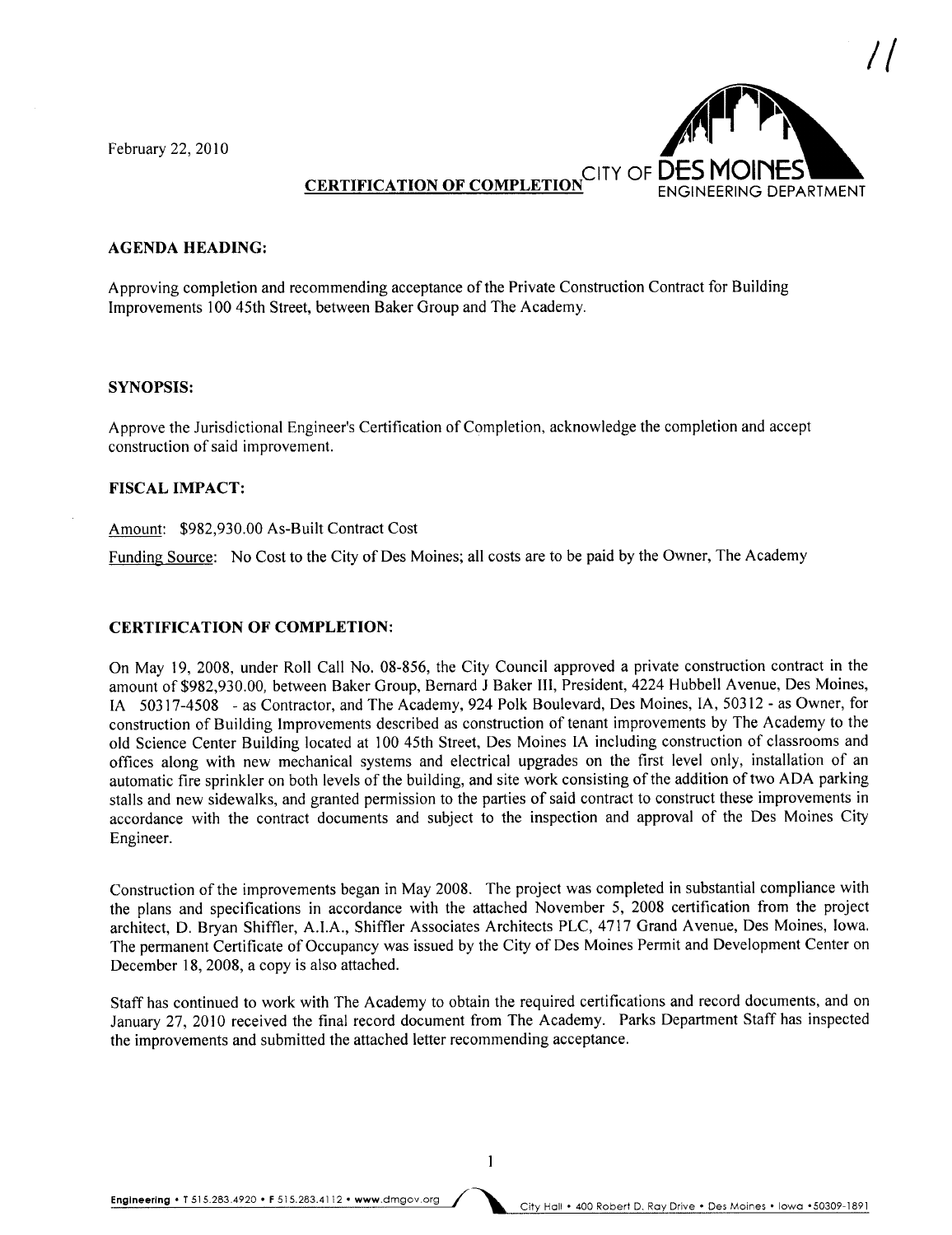I hereby concur with the certification from D. Bryan Shiffer that the construction of said Building Improvements described as construction of tenant improvements by The Academy to the old Science Center Building located at 100 45th Street, Des Moines IA including construction of classrooms and offices along with new mechanical systems and electrical upgrades on the first level only, installation of an automatic fire sprinkler on both levels of the building, and site work consisting of the addition of two ADA parking stalls and new sidewalks, Activity ID 11-2008-014, has been completed in substantial compliance with the contract documents between Baker Group and The Academy, which were approved under Roll Call No. 08-856, dated May 19, 2008. I also concur with the Parks Department recommendation that the above Building Improvements are complete and should be accepted.

Jeb E. Brewer, P.E. Des Moines City Engineer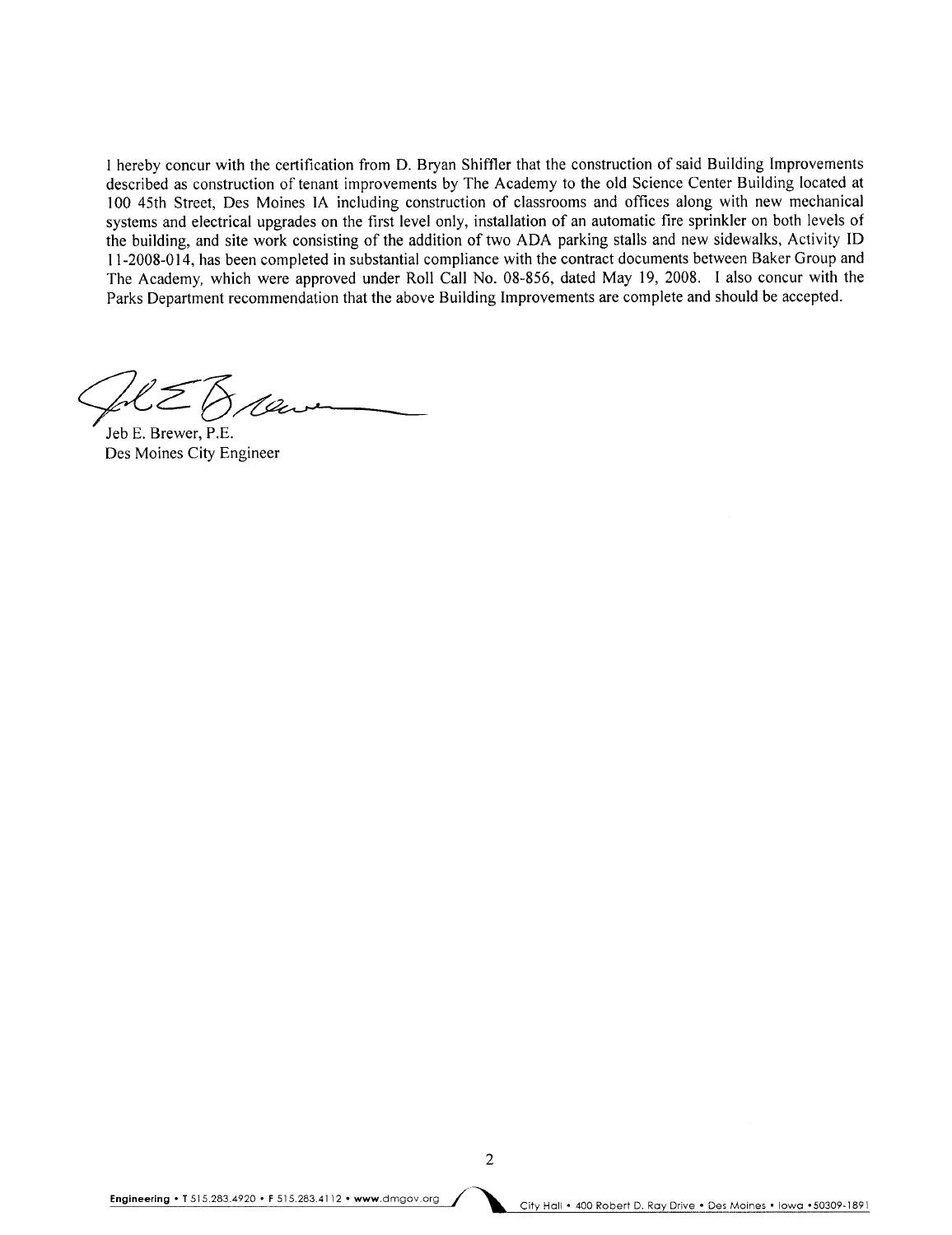### $\tilde{\mathbf{S}}$  $\mathbf{I} = \mathbf{F} - \mathbf{F} = \mathbf{L} = \mathbf{E}$  $\mathbf R$  $H$  $A - B - C$  . Hence,  $A - E - C - C$  is  $S$  $S-S=O-C-1-A-T-E \mathbb{C}^{\mathbb{C}}$  $\Delta$  .

November 5, 2008

David Phillips The Academy 111 45<sup>th</sup> Street Des Moines, Iowa 50312

Re: The Academy Substantial Completion

Dear David.

Per your request this letter documents that the construction on the former Science Center of Iowa, now know as The Academy and located at 100 45<sup>th</sup> Street, has been completed in substantial compliance with the approved plans and specifications.

Should you need further clarification on this issue, please let me know.

Sincerely,

D. Bryan Shiffler, A.I.A.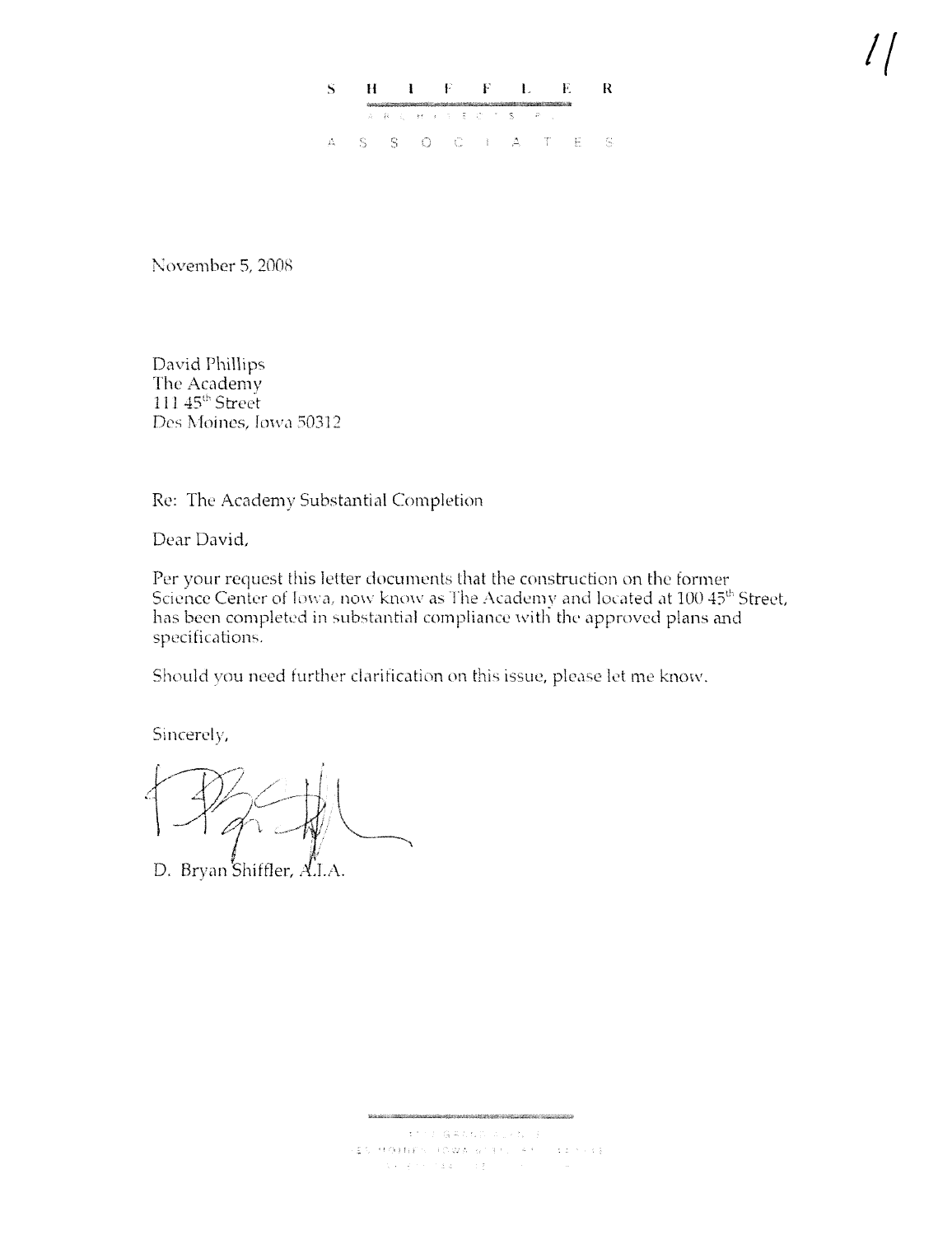

Permanent

## **CERTIFICATE OF OCCUPANCY**

and Certificate of Zoning Compliance

THIS CERTIFICATE MUST BE POSTED IN A CONSPICUOUS PLACE ON THE PREMISES

PURSUANT TO THE REQUIREMENTS OF THE MUNICIPAL CODE OF THE CITY OF DES MOINES. THE PROPERTY IDENTIFIED BELOW MAY BE LEGALLY USED IN THE MANNER DESCRIBED.

 $\cdots$   $\cdots$ 

| N 14.64A E 1/2 W 1/2 & N 12.41A S 26.83A E 1/2 W 1/2 & W 1/2 W<br><b>LEGAL DESCRIPTION:</b><br>1/2 N OF RR ROW SE 1/4 SEC 12-78-25<br>This certificate is issued pursuant to the requirements of the Municipal Code of the City of Des Moines<br>and other applicable ordinances certifying that at the time of issuance this structure is in compliance with |                                                                                                       |  |  |  |  |  |  |  |
|---------------------------------------------------------------------------------------------------------------------------------------------------------------------------------------------------------------------------------------------------------------------------------------------------------------------------------------------------------------|-------------------------------------------------------------------------------------------------------|--|--|--|--|--|--|--|
|                                                                                                                                                                                                                                                                                                                                                               |                                                                                                       |  |  |  |  |  |  |  |
| project.                                                                                                                                                                                                                                                                                                                                                      | the adopted construction codes and zoning ordinances for the uses and work specified in the following |  |  |  |  |  |  |  |
| PRJ2008-00253                                                                                                                                                                                                                                                                                                                                                 | <b>BLD2008-00836</b>                                                                                  |  |  |  |  |  |  |  |

**BOA Docket Number** 

Construction 1 2-B Occ Load 1:

This property and/or building may legally be used for:

 $\sim$  and  $\rm{MeV}$ 

## School: Academy, 1st floor only

.516 ١.

No change of use may be made at this focation unless a new Certificate of Occupancy is granted for such use and no change in this building or land may be made without first consulting the Permit And Development Office. si ngawijing w M kome

### SPECIAL CONDITIONS:

÷,

嚴恐

되다 뭐듬 아 넣습 ' mazaboréndik

\\CDMAPPS1\D-VQLUME\APPDATA\Tidemark\prd\_41\Forms & Reports\dsmPDCco.rpt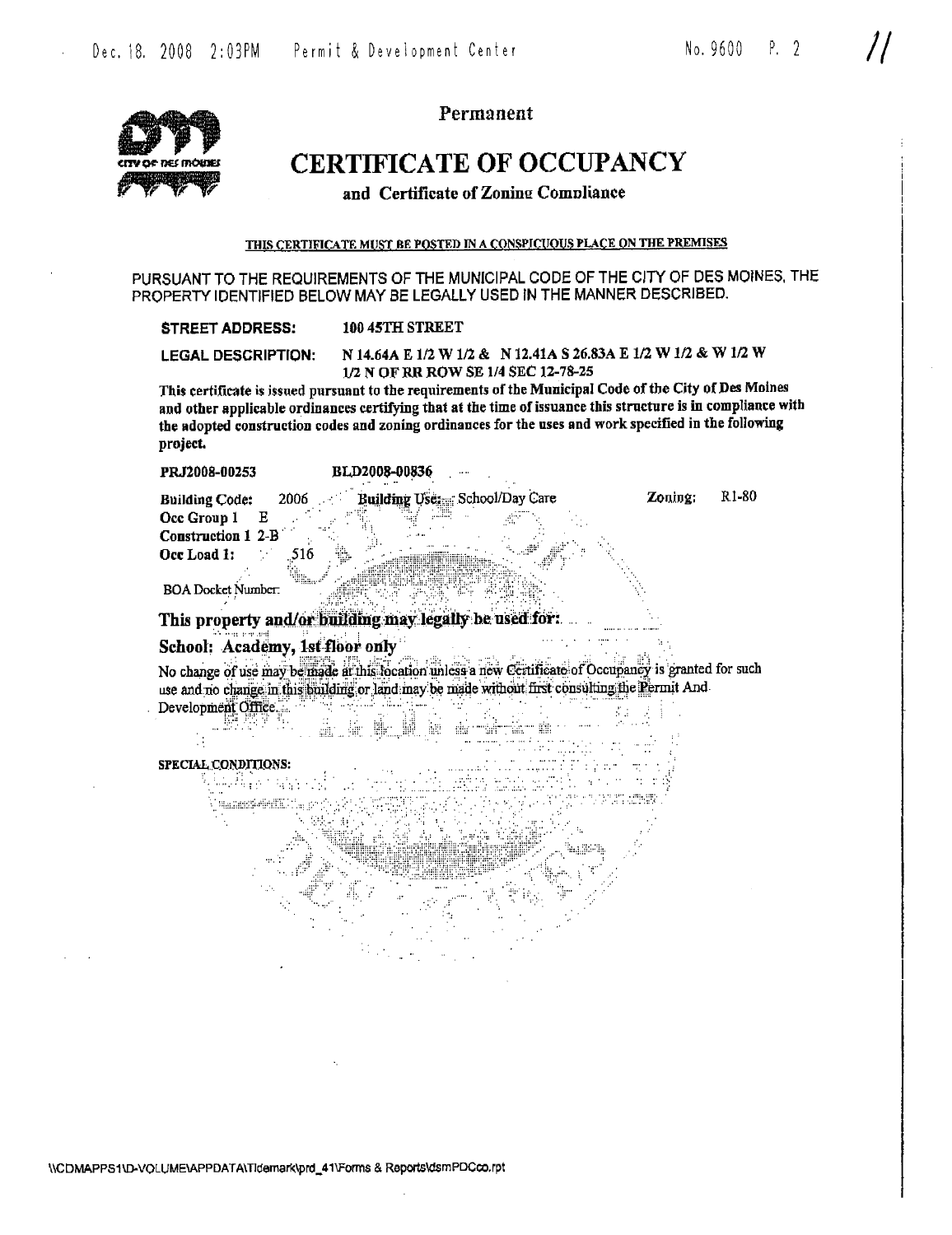This certificate is issued pursuant to the requirements of the Municipal Code of the City of Des Moines and other applicable ordinances certifying that at the time of issuance this structure is in compliance with the adopted construction codes and zoning ordinances for the uses and work specified in the following project.

**Building Code:** Occ Group 1 **Construction 1** 

R1-80 Zoning:

**BOA Docket Number:** 

This property and/or building may legally be used for:

ELE2008-00704

**Building Use:** 

-35

 $\gamma$ 

### School: Academy, 1st floor only

containing for

No change of use may be made at this location unless a new Certificate of Occupancy is granted for such use and no change in this building or land may be made without first consulting the Permit And Development Office.

SPECIAL CONDUITONS:

w. Kumber Bu

This certificate is issued pursuant to the requirements of the Municipal Code of the City of Des Moines and other applicable ordinances certifying that at the time of issuance this structure is in compliance with the adopted construction codes and zoning ordinances for the uses and work specified in the following <u>osyandi</u> project.  $\sim 0$ 

PRJ2008-00253

MEC2008-00756 **Building Use:** 

ran na Bar

R1-80 Zoning:

**Building Code:** Occ Group 1 **Construction 1** 

**BOA Docket Number:** 

### This property and/or building may legally be used for:

### School: Academy, 1st floor only

No change of use may be made at this location unless a new Certificate of Occupancy is granted for such use and no change in this building or land may be made without first consulting the Permit And Development Office.

SPECIAL CONDITIONS: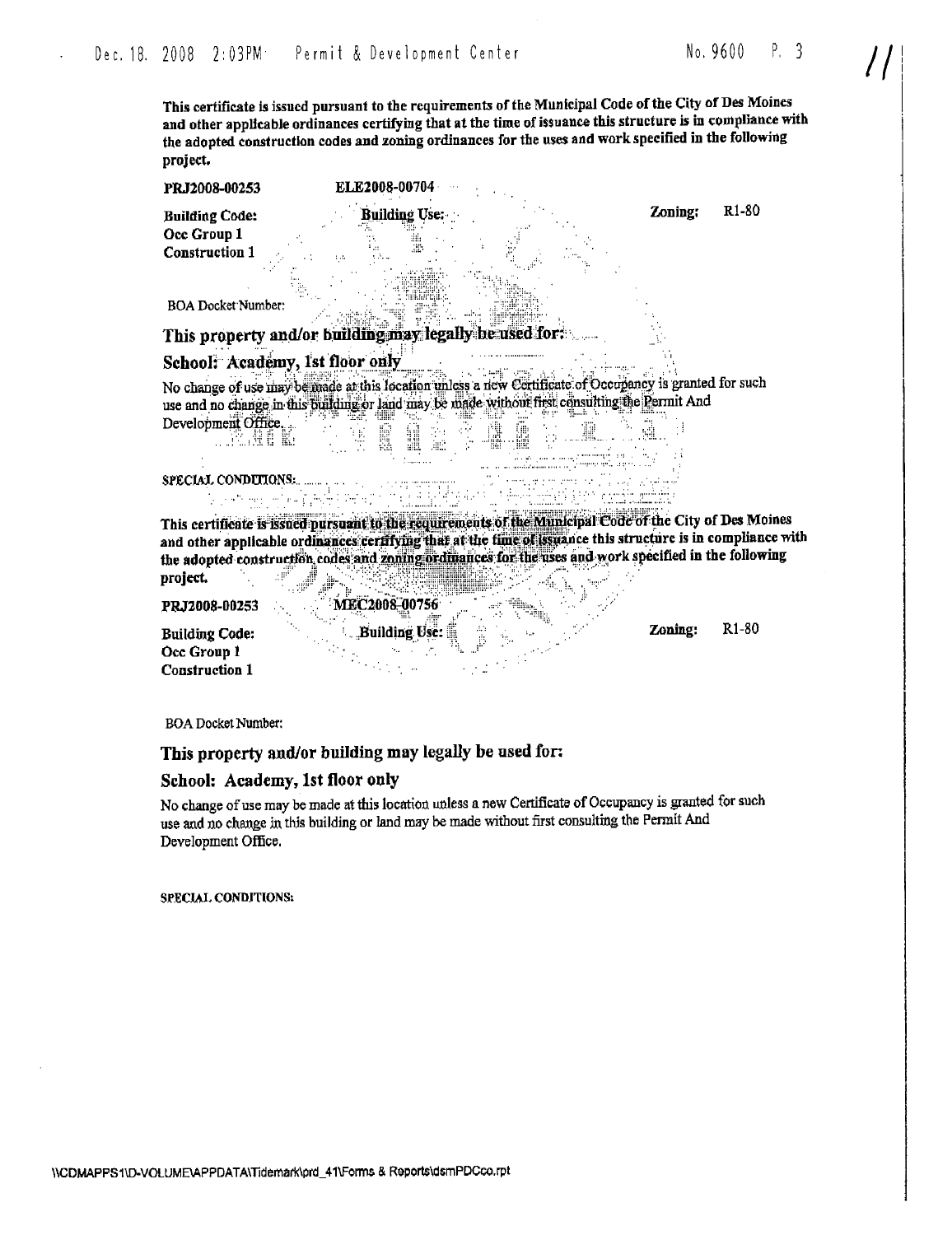R<sub>1</sub>-80

This certificate is issued pursuant to the requirements of the Municipal Code of the City of Des Moines and other applicable ordinances certifying that at the time of issuance this structure is in compliance with the adopted construction codes and zoning ordinances for the uses and work specified in the following project.

PRJ2008-00253

**Building Code:** Occ Group 1 **Construction 1** 

Zoning:

**BOA Docket Number:** 

This property and/or building may legally be used for:

grofi, Krieg vnijs, kražn Algos v Vo

PLM2008-01162 **Building Use:** 

## School: Academy, 1st floor only

325.

 $\sim 10$ No change of use may be made at this location unless a new Certificate of Occupancy is granted for such use and no change in this building or land may be made without first consulting the Permit And NHE S Development Office:

 $\mathbb{Z}(\mathbb{Z})$ 

SPECIAL CONDITIONS: A.

This certificate is issued pursuant to the requirements of the Municipal Code of the City of Des Moines and other applicable ordinances certifying that at the time of issuance this structure is in compliance with the adopted construction codes and zoning ordinances for the uses and work specified in the following **MINERAL** project. **The Contract of the Contract of the Contract of the Contract of the Contract of the Contract of T** 

-n<sub>n</sub>

961 a 107

PRJ2008-00253

**Building Code:** Occ Group 1 **Construction 1** 

R<sub>1</sub>-80 Zoning:

**BOA Docket Number:** 

### This property and/or building may legally be used for:

PRIZ008-00253

Building Use:

### School: Academy, 1st floor only

No change of use may be made at this location unless a new Certificate of Occupancy is granted for such use and no change in this building or land may be made without first consulting the Permit And Development Office.

| <b>SPECIAL CONDITIONS:</b> |               |                  |
|----------------------------|---------------|------------------|
| <b>Building Official:</b>  |               | Date: 12/18/2008 |
| <b>Issued To:</b>          |               |                  |
| Owner                      |               |                  |
| CITY OF DES MOINES         |               |                  |
| 400 ROBERT D RAY DR        |               |                  |
| <b>DES MOINES</b>          | IA 50309-1813 |                  |